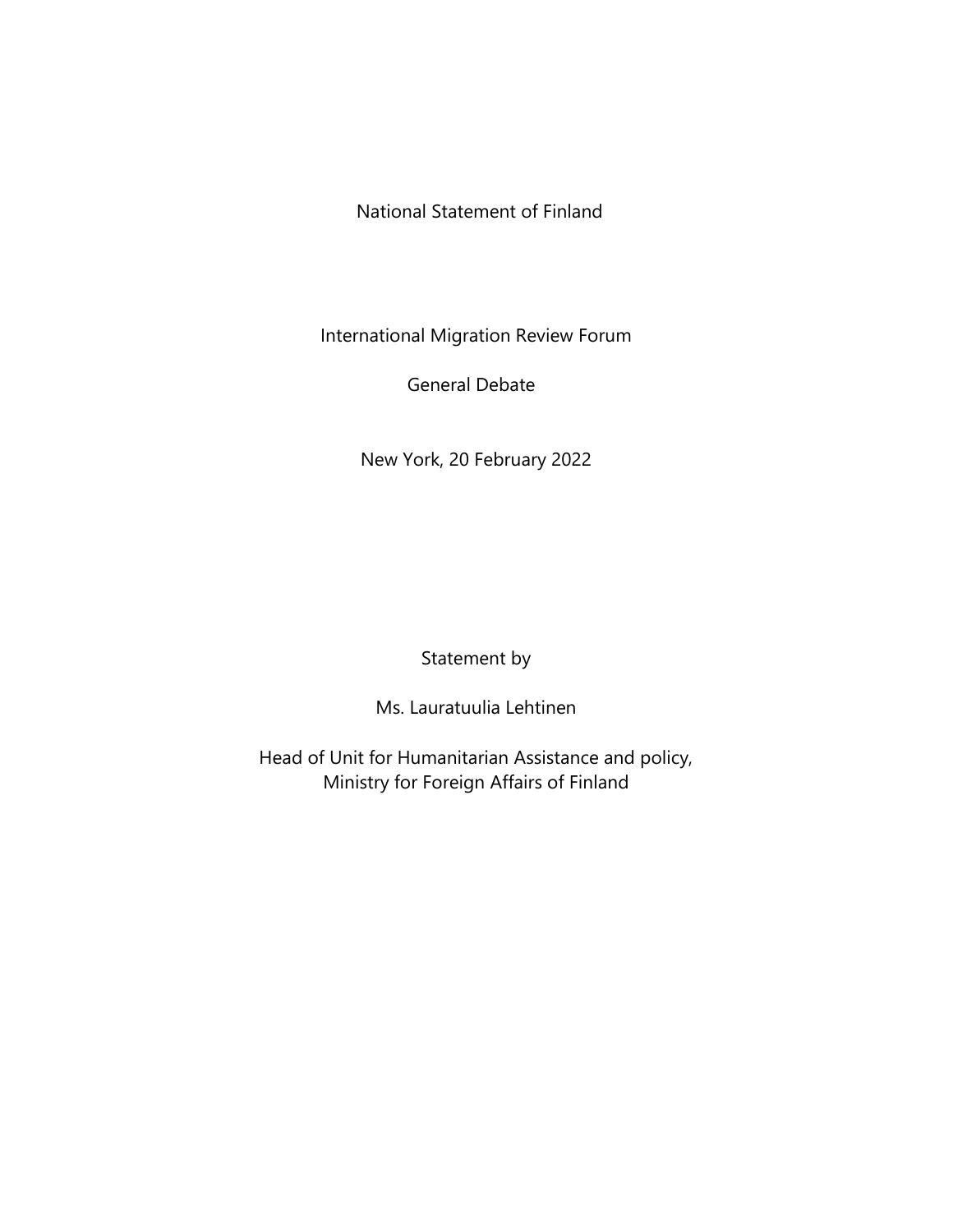Mr/Ms Chairperson, Excellencies, Distinguished Delegates,

We are here because of a need to better address the adverse impacts of migration issues, globally as a joint effort, and to share best practices and positive experiences. The global compact on migration is a balanced result in the context of different interests and the variety of situations. It should be seen as a useful tool for international cooperation and can hopefully contribute to a sustainable and better-coordinated governance of migration. It should bring wide-based cooperation, including actors like the UN, AU and EU etc, in addition to national actions.

Let me highlight some Finnish achievements and present some of our practices, which can be useful and generally interesting.

First, on Ukraine and EU. The European Union has been very unified in its willingness to help Ukrainian refugees. The Temporary Protection Directive was rapidly activated for the first time. Finland decided to offer protection more extensively than was defined in the Council decision and grants temporary protection also to third-country nationals who have resided legally in Ukraine and cannot return to their home countries.

In the new security situation, the need for a comprehensive European migration policy is even greater than before. The reform of the European asylum system remains a priority for Finland. We urgently need a system that works well in all migration scenarios. This includes finding a credible response to efforts to instrumentalize migration. Finland looks for effective solutions at EU level, respecting human rights and access to asylum.

Then on complementary pathways of migration. It is crucial to guarantee the availability, accessibility and flexibility of legal pathways for regular migration. Finland has produced research on the topic of complementary study- and work-based pathways for people in need of international protection, that is available in English for all countries to utilize.

We believe that complementary pathway programmes have potential and they can be one way to respond to the needs of both people in need of protection and the receiving societies.

Resettlement is a safe and dignified way of offering protection to the most vulnerable refugees and Finland has been admitting refugees received in the UNHCR resettlement programme since the 1970s. The global needs for resettlement are higher than ever and Finland highlights the need to increase resettlement both within the EU and also worldwide. We welcome new countries to contribute to this important work.

During the past years, we have been able to gradually increase the size of our annual resettlement quota. Furthermore, as a response to the dire developments in Afghanistan, Finland increased its quota for 2022.

An important principle for Finland has been prioritizing the needs for resettlement of persons with serious protection concerns, such as women and girls at risk as well as children and adolescents at risk. Traditionally about ten per cent of the annual quota has been reserved for refugees resettled on an emergency or urgent basis. [Human trafficking]

Russia´s brutal attack on Ukraine and the resulting humanitarian crises will most likely have an effect in increasing risks of human trafficking. Finland welcomes EU´s efforts to intensify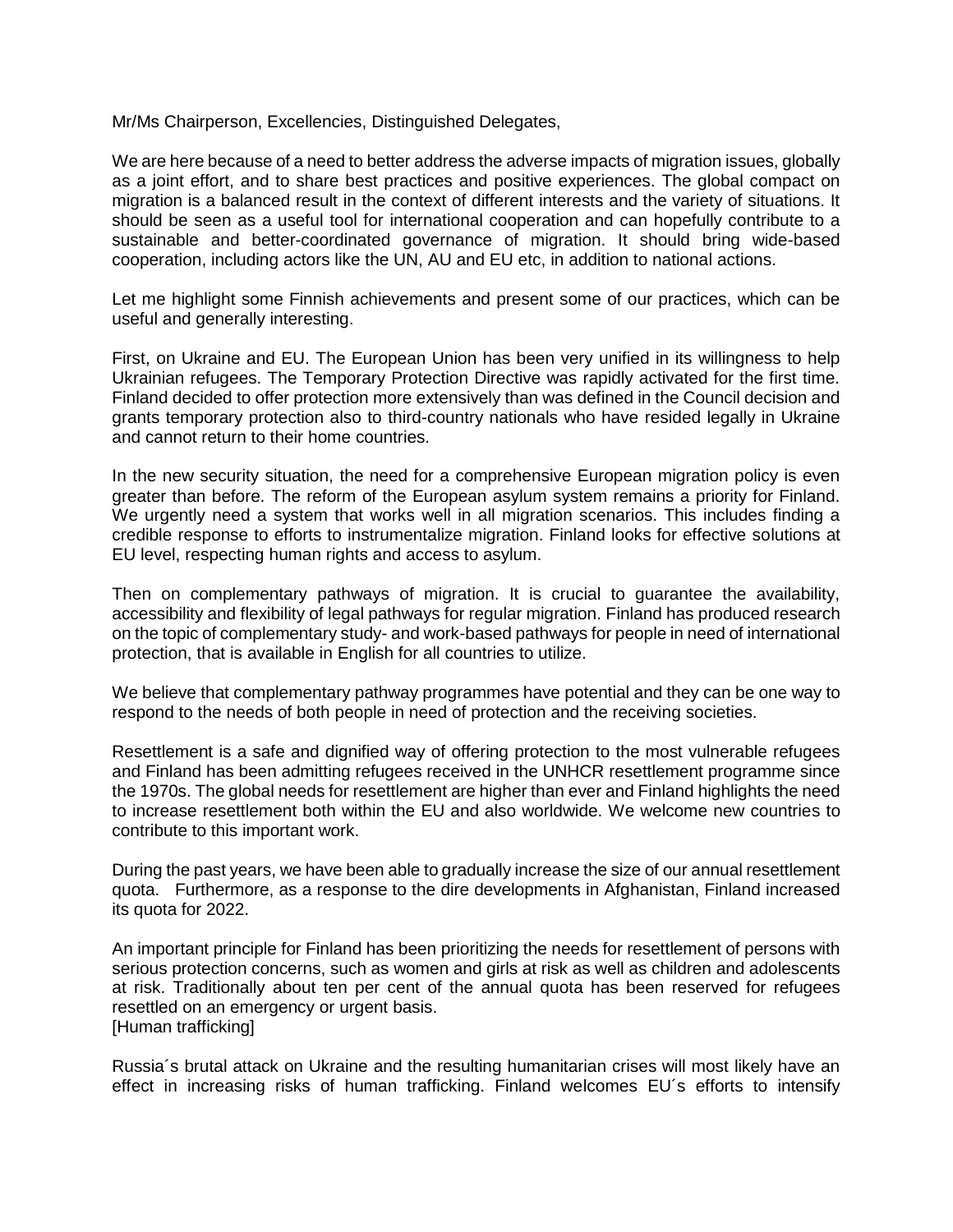cooperation to tackle these risks, and to ensure adequate information to those fleeing the war. Particular attention must be paid to vulnerable people, especially children.

Finland is well prepared for these changing circumstances. Last year, the Finnish government adopted an ambitious action plan against trafficking in human beings, based on five strategic objectives and more than 50 concrete actions. Today, the action plan is even more important than we could ever imagine.

We must also step up action to combat racism. The Action Plan for Combating Racism and Promoting Good Relations between Population Groups, adopted by the Finnish Government last year, aims to dismantle structural inequalities in society, promote non-discrimination in the Finnish working life, strengthen the authorities' equality competence, raise awareness of racism and its various forms, and develop research and data collection related to racism.

Regarding the basic social security coverage, Finnish social security system is largely residencebased. Everyone who is resident and/or employed in Finland is covered in the social security system. From the perspective of migrants, the universal nature of the Finnish social security system is non-discriminatory and guarantees an access to social security benefits not only to workers but also to other migrants moving to Finland.

In Finland, confidentiality of health and social care, and the fact that there is no reporting duty on breaches of immigration regulations, enable both public and private sector to address the essential needs of migrants regardless of status.

For migrant workers, who return to their country of origin or move to another country, the portability of earned benefits is essential. All insured work accrues pension, regardless of the length of employment, and pensions earned in Finland, as well as pensions under accidents at work and occupational disease legislation, are paid to a person regardless of their country of residence or citizenship.

Ladies and Gentlemen,

Migration brings benefits and creates opportunities around the world. However, for some migration remains dangerous.

Accessible migration pathways and procedures that respect human rights and international obligations and guarantee protection and assistance for people who need it, are essential part of well-functioning governance of migration that enables migrants to seek prospects or protection in dignity.

The adverse impacts of migration are experienced especially by those in a vulnerable situation. To address vulnerabilities, protection and assistance measures need to adhere to the needs of separated or unaccompanied children, victims of traumatic experiences, women and girls, people with disabilities, the elderly, and those suffering from serious health conditions. The best interest of children and their right to family unity must be respected.

In our development cooperation, Finland seek to engage long-term with our partner countries and at the same time remain prepared to react quickly to urgent needs and unpredictable changes. The main objective of our development cooperation is to eradicate poverty and inequalities in the world. Broadly speaking, however, Finland's development interventions and humanitarian aid also aim to have an effect on the various, underlying factors, which cause forced displacement and